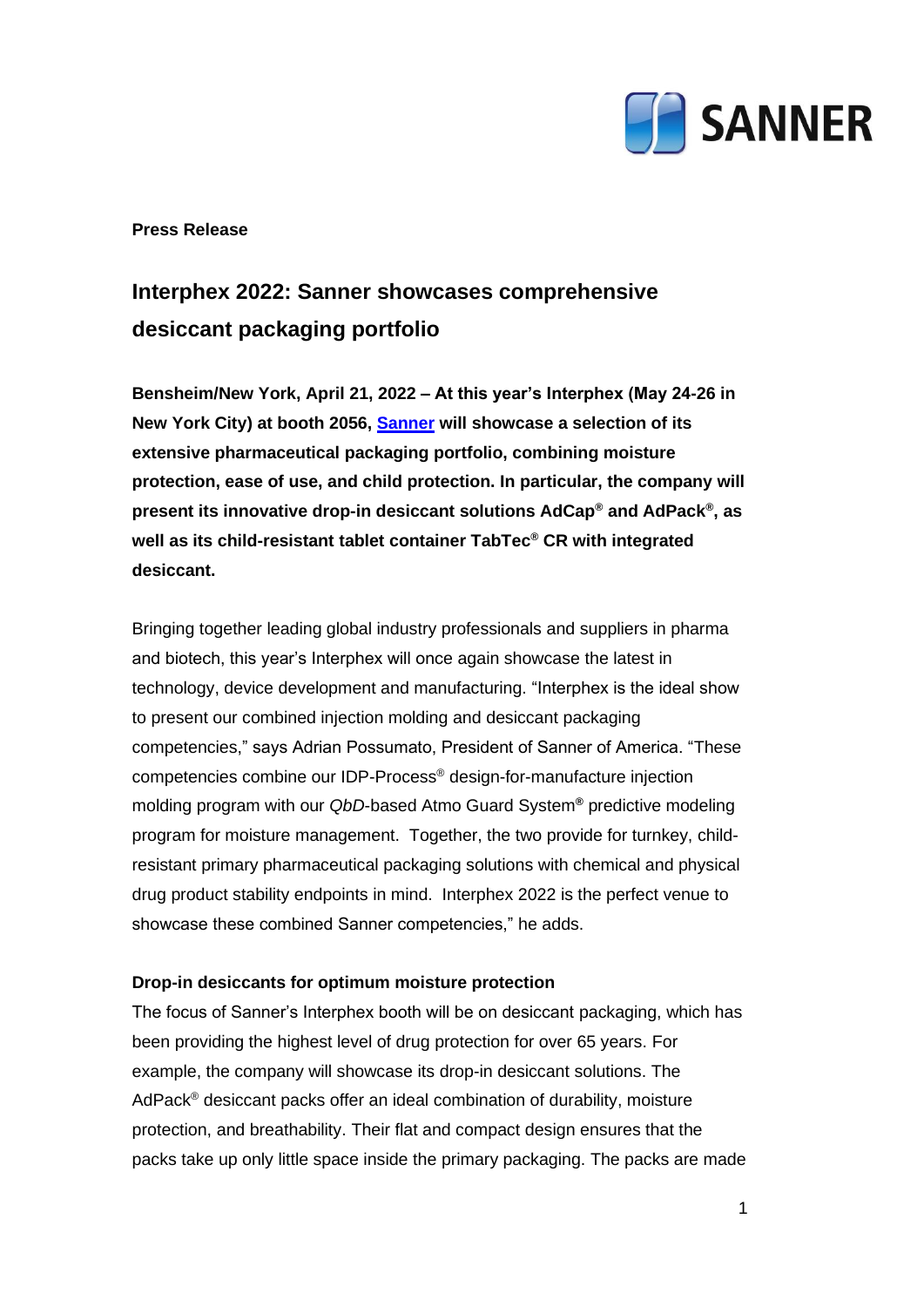

of very durable and tear-resistant Tyvek® material and filled with either silica gel or molecular sieve. The AdCap® desiccant canisters, on the other hand, make sure that moisture or odors are optimally adsorbed immediately after filling. They are available with silica gel, molecular sieve, activated carbon or mixtures, depending on requirements.

## **TabTec® CR: protecting both children and pharmaceuticals**

The TabTec® CR from Sanner protects children from accidentally ingesting medication, while its innovative press-and-flip opening mechanism makes it easy to handle and to re-close for adults. Thanks to an integrated pouring assistance, individual tablets can be removed easily and hygienically. Moreover, the integrated desiccant and the appropriate color of the packaging always protect the content from moisture and light. "The combination of child resistance and moisture protection makes the TabTec® CR an especially safe packaging option," Adrian Possumato confirms. "Additionally, the integrated desiccant simplifies packaging operations and reduces cost for pharmaceutical manufacturers and packagers," he adds.

#### **Images and captions**



Protecting both children and the medication itself, the TabTec® CR presents an especially safe pharmaceutical packaging solution.

Thanks to their flat and compact design, AdPack® desiccant packs take up only little space inside the primary packaging.